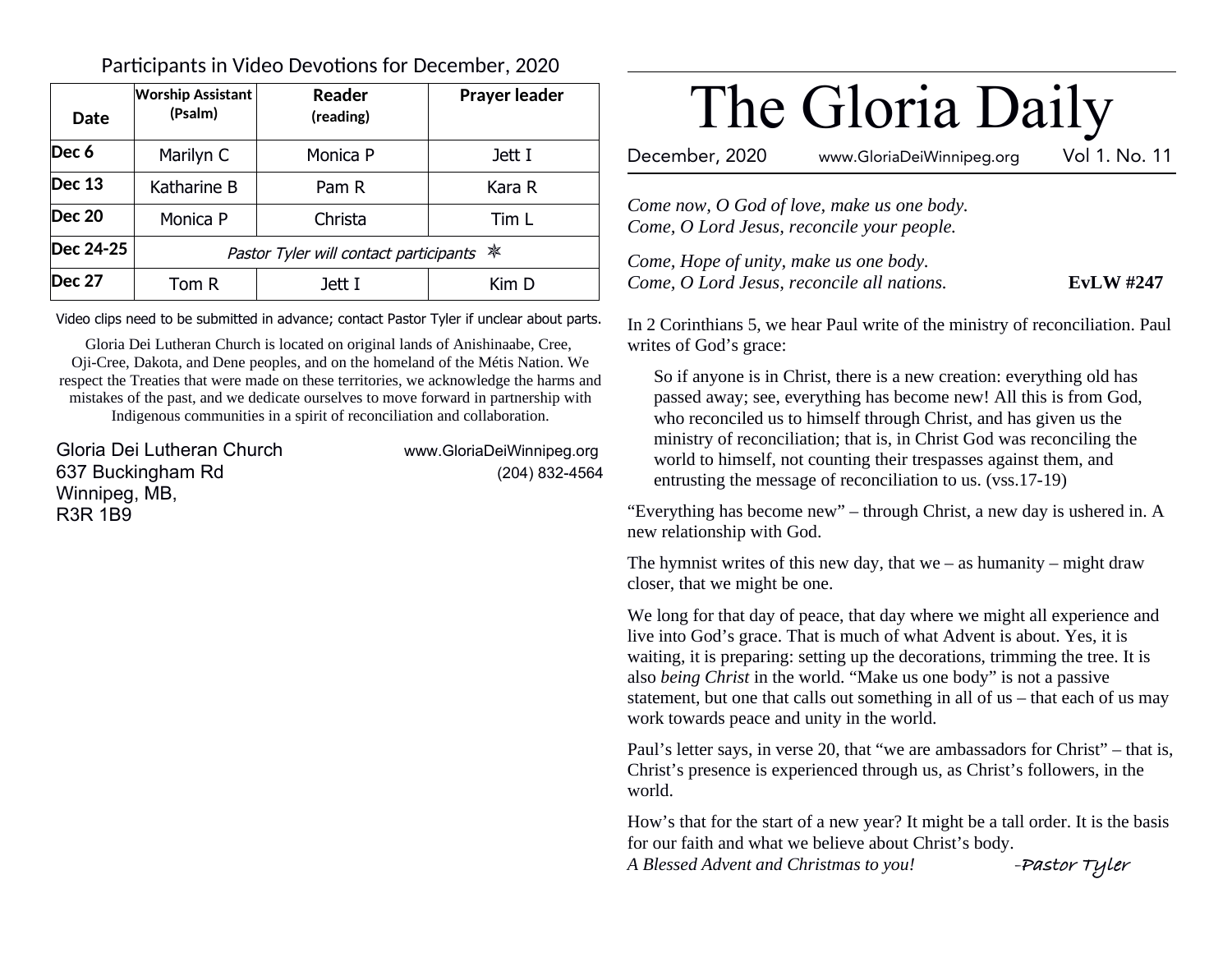#### **Message from the Chairperson** – Jett Isleifson

We all recall March of 2020 when the COVID-19 pandemic pressed down upon us all and it was necessary to suspend worship services for our own protection and everyone else's too. Perhaps we could resume worship services and other gatherings by Easter? That was not to be the case and now we're into the season of Advent still doing ministry in this unfamiliar new environment. In-person worship and gatherings are still in the future beyond Christmas and into the New Year 2021.

Certainly our in-person worship services are suspended and we cannot gather as before but this is not to say ministry at Gloria Dei is suspended. Ministry at Gloria Dei actually is active, very active, and there is no sign that it will slow down. Indeed plans are afoot to celebrate and worship on Christmas Eve, Christmas Day, and of course the Sundays in Advent and then in Christmas. Yes it is all online by means of Zoom and Facebook but this is what we must do in these times. Soon and very soon we will be gathering again face to face but these new online tools we are using for worship will be continued and built into our worship services.

Gloria Dei is even going to proceed with our annual Baby Shower for Mary and Joseph in the season of Epiphany 2021! This is still in the planning phase and how exactly we are going to do it will be communicated in the weeks to come, but we are going to do it! Needless to say it will have to be a virtual event. The first Wednesday of the month continues to be the day we prepare the meal for The Urban, not online obviously, but our meal team meets practicing safe distancing and hygiene to prepare bag lunches for The Urban which are distributed to our inner-city friends instead of a sit-down meal.

Thanks to all of you who are making all this ministry happen! Be sure to "attend" our Facebook channel worship and the Zoom gatherings. Continue to telephone or write to our congregants who are not on the Internet as you've been doing.

"Grace to you and peace from God our Father and the Lord Jesus Christ. I give thanks to my God always for you because of the grace of God that has been given you in Christ Jesus, for in every way you have been enriched in him, in speech and knowledge of every kind— just as the testimony of Christ has been strengthened among you— so that you are not lacking in any spiritual gift as you wait for the revealing of our Lord Jesus Christ. He will also strengthen you to the end, so that you may be blameless on the day of our Lord Jesus Christ. God is faithful; by him you were called into the fellowship of his Son, Jesus Christ our Lord." (1 Corinthians 1:3–9, NRSV)



#### **Wednesdays – 9:30am Virtual Coffee Hour Sundays – 9:30am Bible Study, 10am time of prayer:**

-those who are ill

-those who have experienced loss

-those celebrating birthdays, and other good news

To join in these social times, follow the link provided in the e-news. On the first Sunday of the month, our prayer time includes online Eucharist – have some bread and juice ready!



#### **"We'll Be Online for Christmas"**

We have settled into a bit of a rhythm for gathering online. And, each household has chosen where they might join in – by viewing our online videos on YouTube and Facebook, by reading announcements and material on our weekly e-news, by joining in our Zoom gatherings on Wednesdays and Sundays… And our online worship involves the participation of many of our people – reading, music, leading prayer, and photos! So, working with these tools, we're going to do the best we can to hold up images and sounds of the season!

#### **December 24 – Christmas Eve**

 5pm Zoom carol service (*link will be in e-news*) 7pm YouTube and Facebook online worship

**December 25 – Christmas Day**, 10:30am on YouTube and Facebook